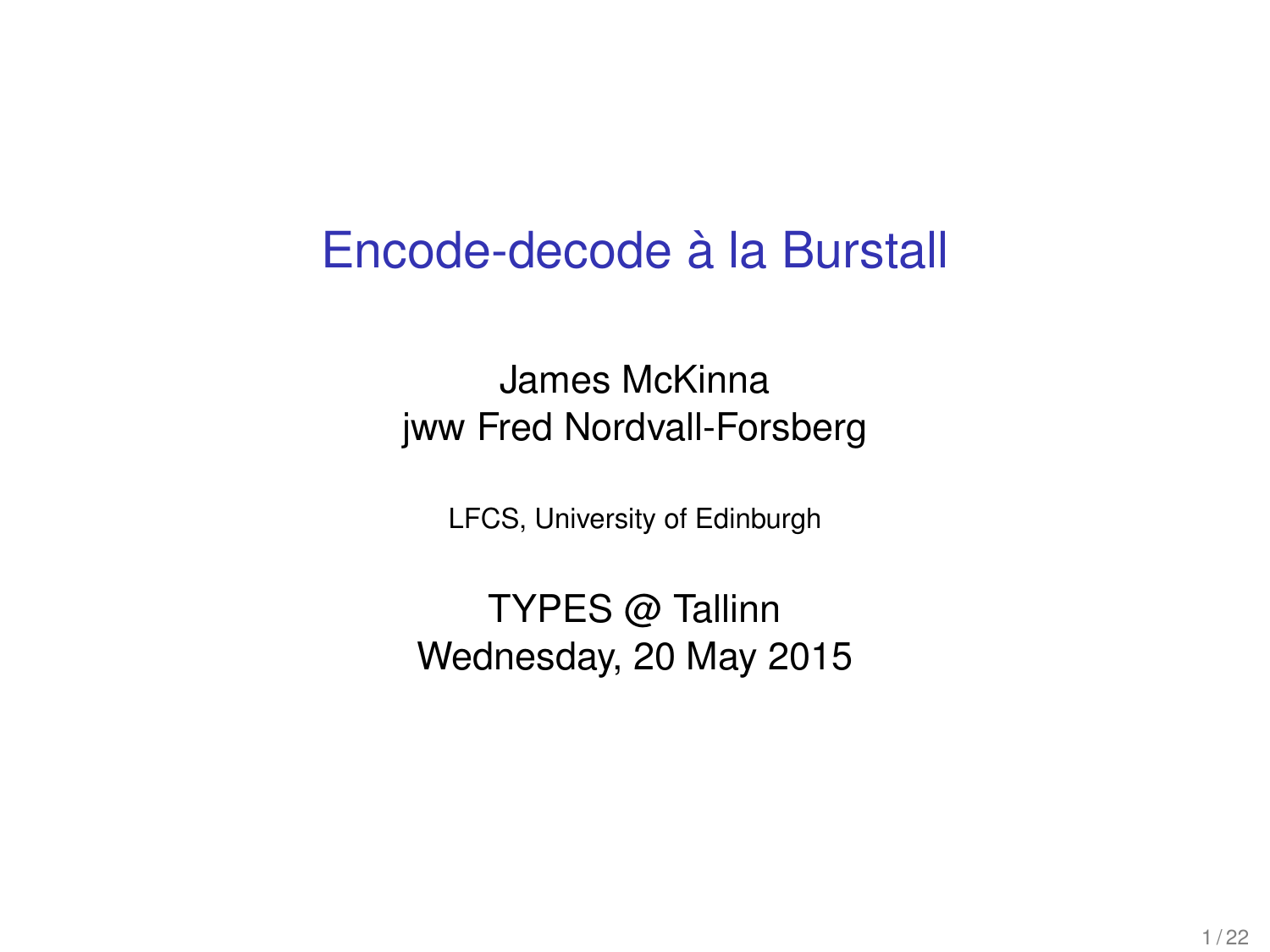an exercise in **using** (homotopy) type theory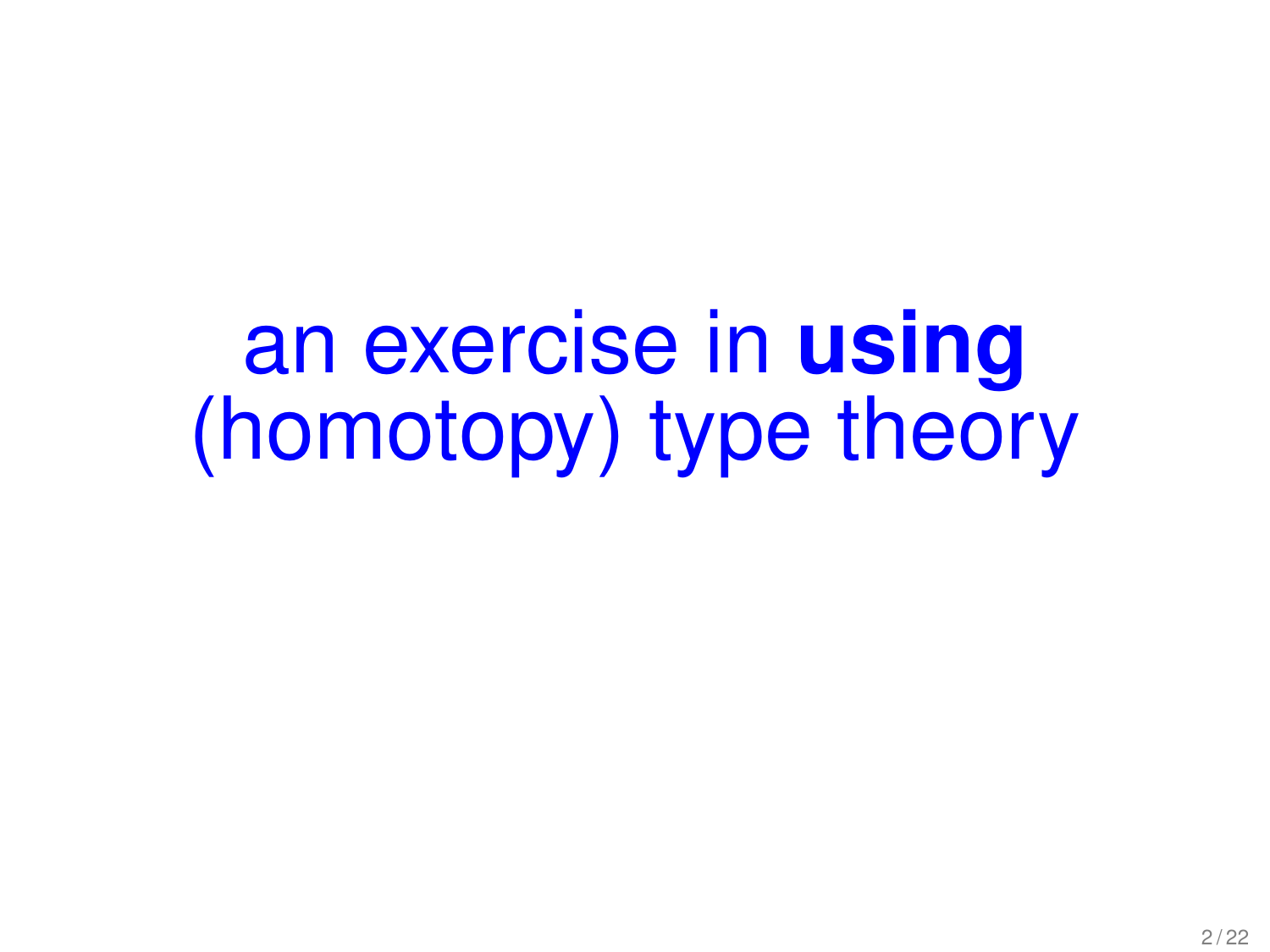Burstall's insight: fold-ing lists (1969)

**Theorem** Given  $A, B: U, b: B, f: A \rightarrow B \rightarrow B$ , define

$$
\blacktriangleright \text{ fold } f \, b[] = b
$$

► fold 
$$
f
$$
  $b$  ( $a$  ::  $as$ ) =  $f$   $a$  (fold  $f$   $b$  as)

Then for all  $A, B, b, f$  as above, and  $F : [A] \rightarrow B \rightarrow U$ ,

• if 
$$
\overline{F \parallel b}
$$
 and  $\frac{F \text{ as } r}{F(a::as)(far)}$ 

If then for all  $as: [A]$ , we have  $F$  as (fold  $f$   $b$  as)

**Proof** Induction on *as* : [*A*]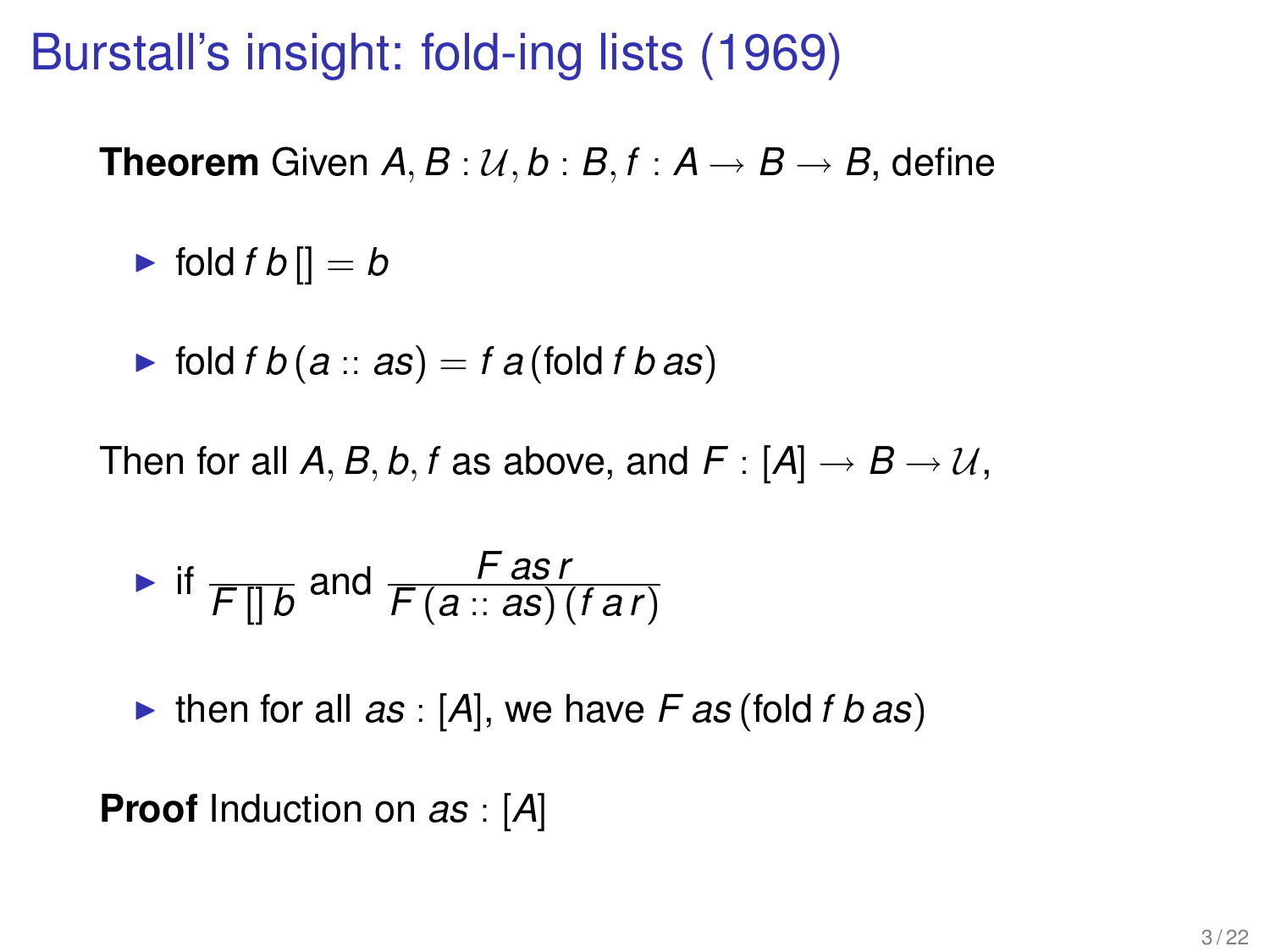### Induction for functions

**Example 3** every  $f : X \to Y$  gives rise to **graph relation**  $y = fx$ 

- $\triangleright$  **recursive** *f* may be simulated by an **inductive**  $\triangleright$   $\triangleright$   $\triangleright$ 
	- <sup>I</sup> (partial correctness) **soundness**

$$
\mathsf{snd}_f(F) : \Pi_{x:X} \Pi_{y:Y} Fxy \to (y = fx)
$$

(typically: mechanical; proof by induction on *F*)

#### $\blacktriangleright$  (totality) **completeness**

cmp*<sup>f</sup>* (*F*) : Π*x*:*<sup>X</sup>* Π*y*:*<sup>Y</sup>* (*y* = *f x*) → *F x y*

alternatively, by appeal to *J*

$$
\mathsf{cmp}_{f}(F):\Pi_{x:X} F x (fx)
$$

(typically: **not** mechanical; proof by induction on the data *x*)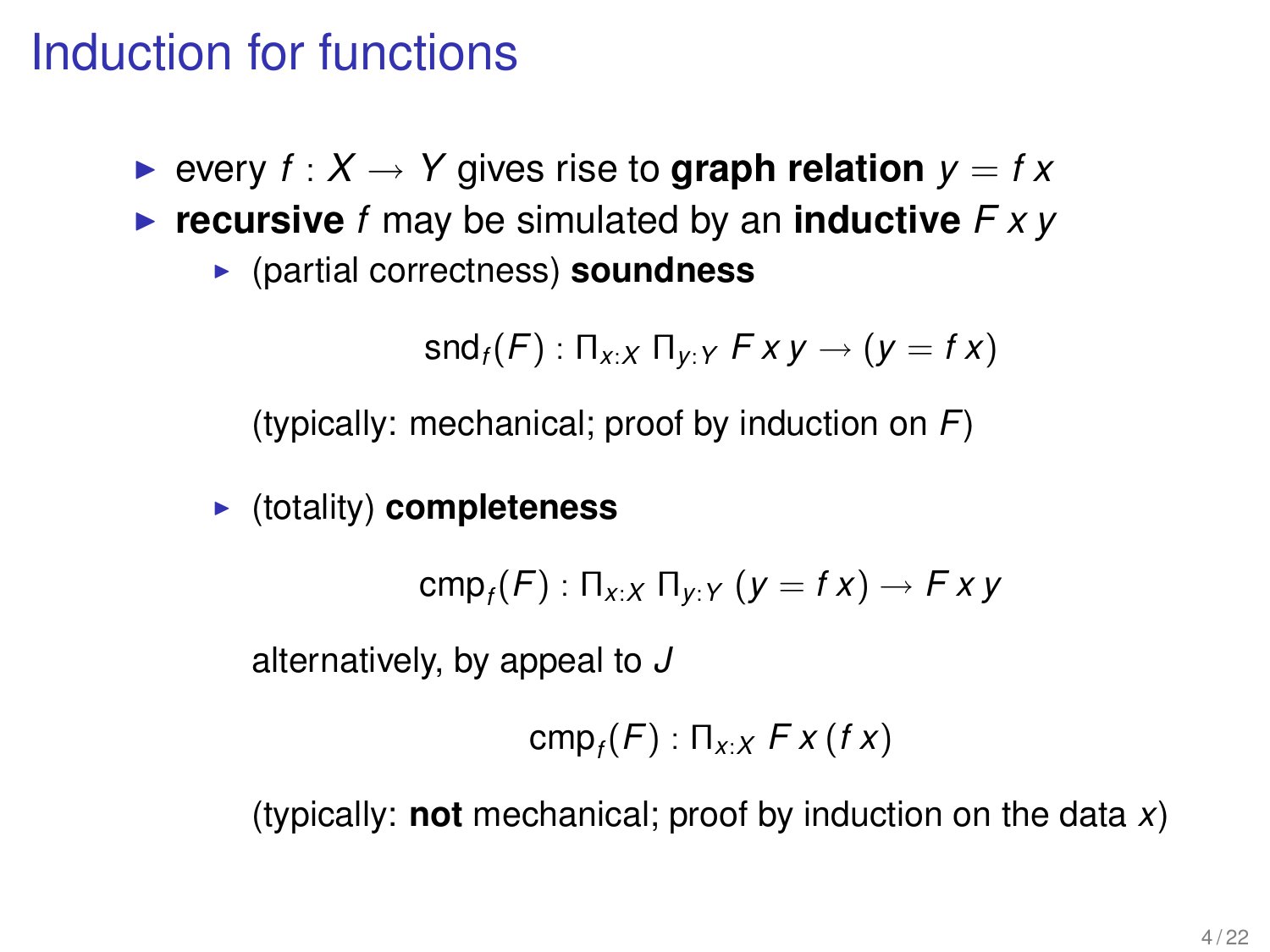## Abstraction principle

- **In proof** (elimination): replace induction on **lists** with induction on **graph**; **definitional** equalities encapsulated in **instantiation** of inductive premises;
- $\triangleright$  in **specification** (introduction/definition): reduce **fold** induction to **datatype** induction; definitional equalities justify **constructors** (axioms, inference rules) of graph
- *cf.*
	- $\triangleright$  Bove-Capretta (1999): termination of non-structural recursion via domain predicates
	- ▶ Bertot-Magaud (2000): Changement de représentation des données
	- $\triangleright$  McBride-McKinna (2004): The View from the Left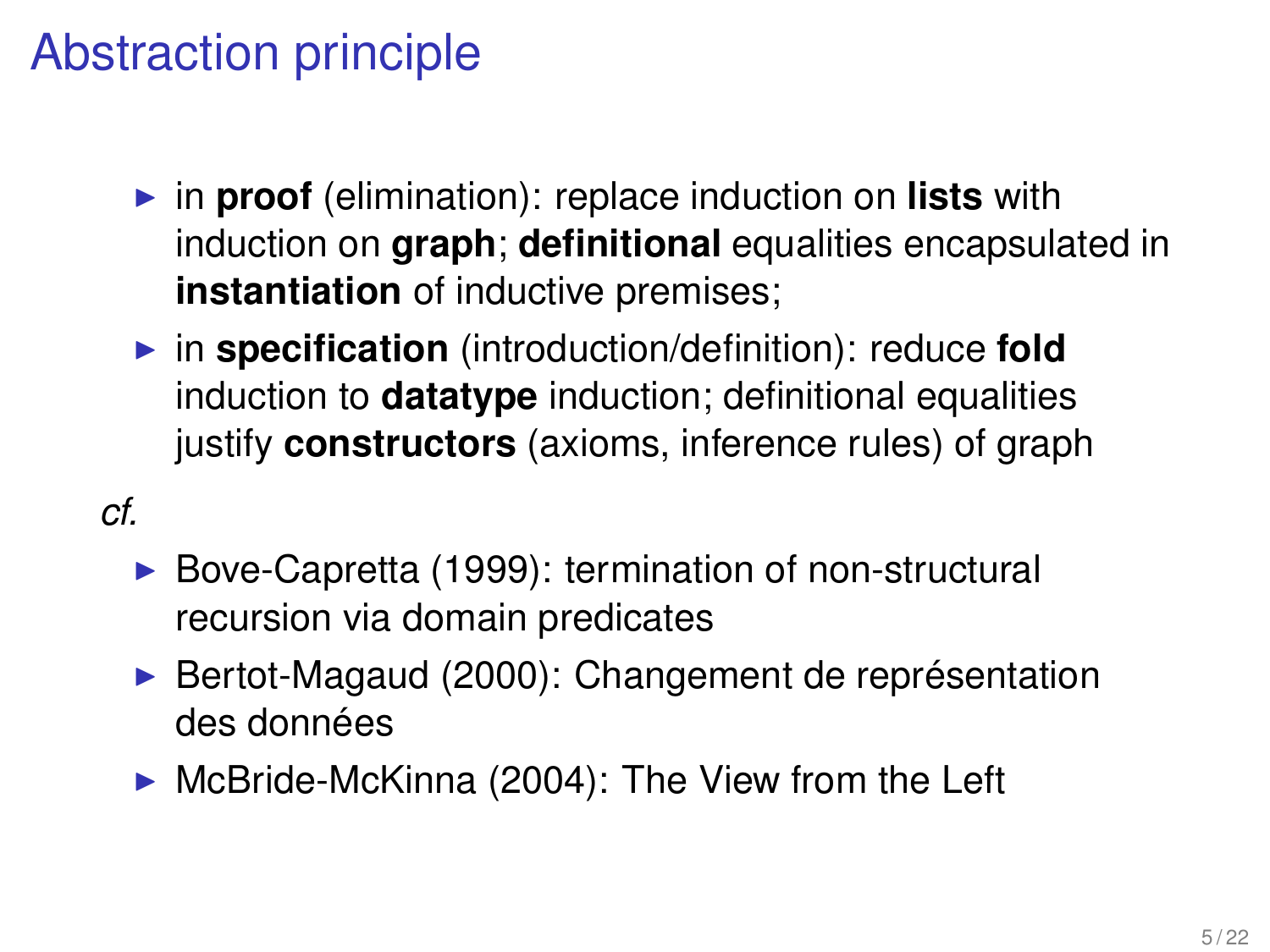#### Implemented instances

- ▶ NQTHM/ACL2: Boyer-Moore "recursion analysis"
- ► HOL: TFP (Slind); Krauss *et al.*
- ▶ COQ: Function (**Forest** *et al.*), Program, Equations (Sozeau); esp. for non-structural recursion
- $\blacktriangleright$  EPIGRAM: native support for views (soundness built in); have to write programs witnessing views (proofs of completeness) by hand

AGDA: (so far) need to proceed entirely by hand Idea: extend the technique to implementations of HoTT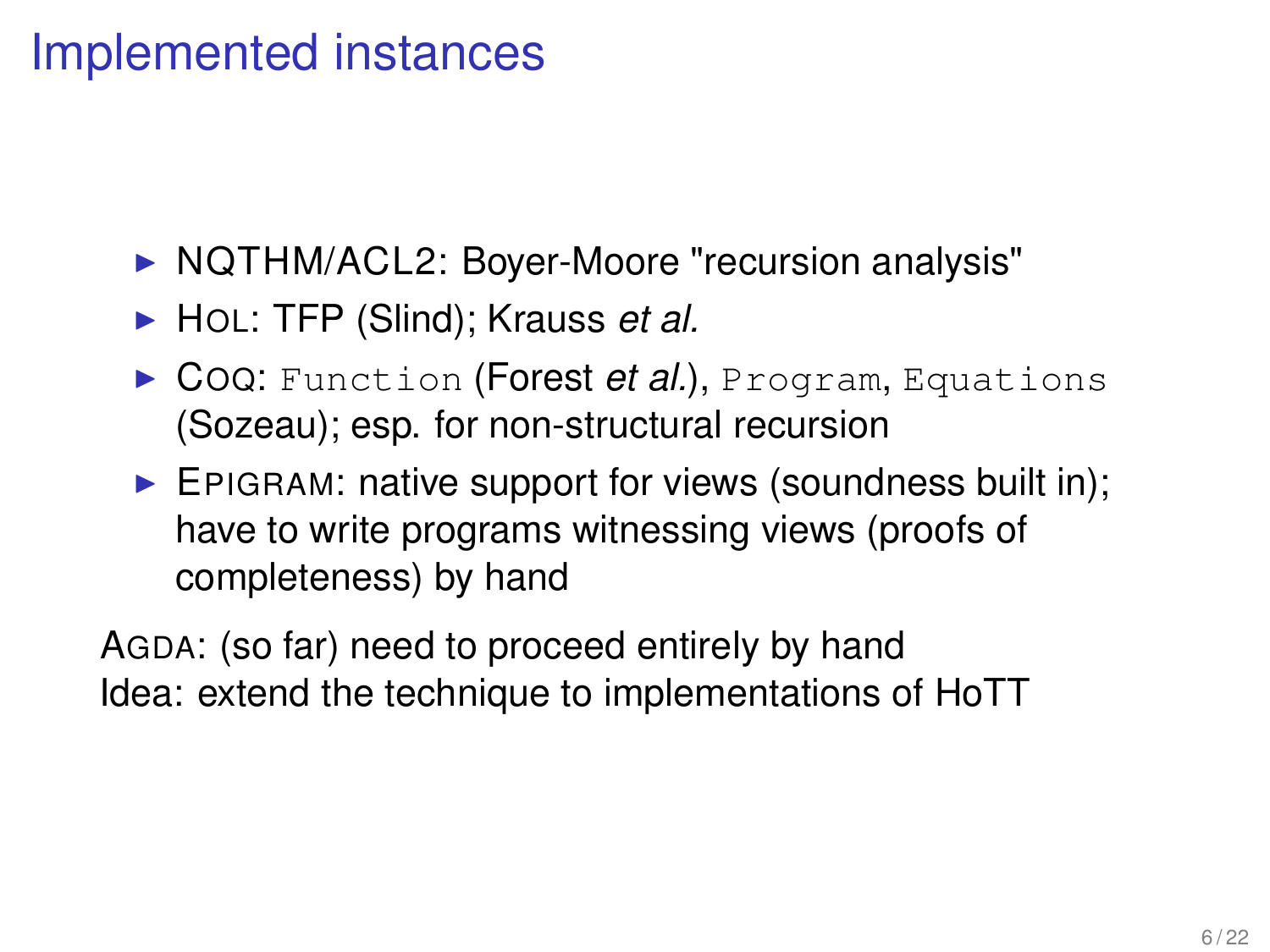## HITs in HoTT

#### $\blacktriangleright$  HoTT:

- $\blacktriangleright$  (logical) equality now has homotopic/geometric interpretation, as **path space**
- **Example 1** univalence axiom: equality between types is homotopy **equivalence**
- $\blacktriangleright$  HITs: higher inductive types
	- $\triangleright$  still inductively defined: **homotopy**-initial algebras (Sojakova)
	- **In higher constructors yield new equalities**
	- **Induction principle (motive) is constrained** to respect these
- $\triangleright$  proofs are more subtle; synthetic reasoning in homotopy theory is. . .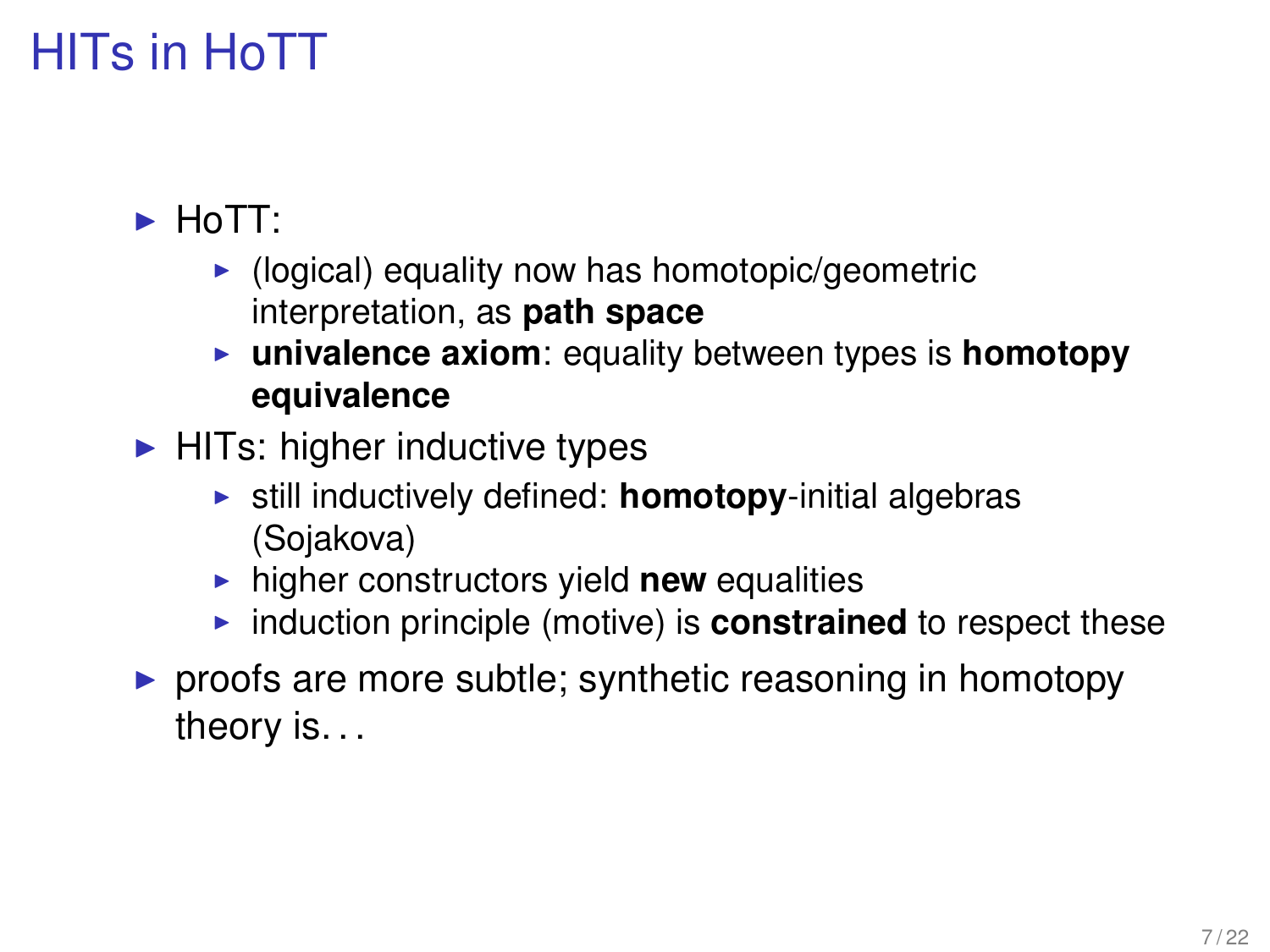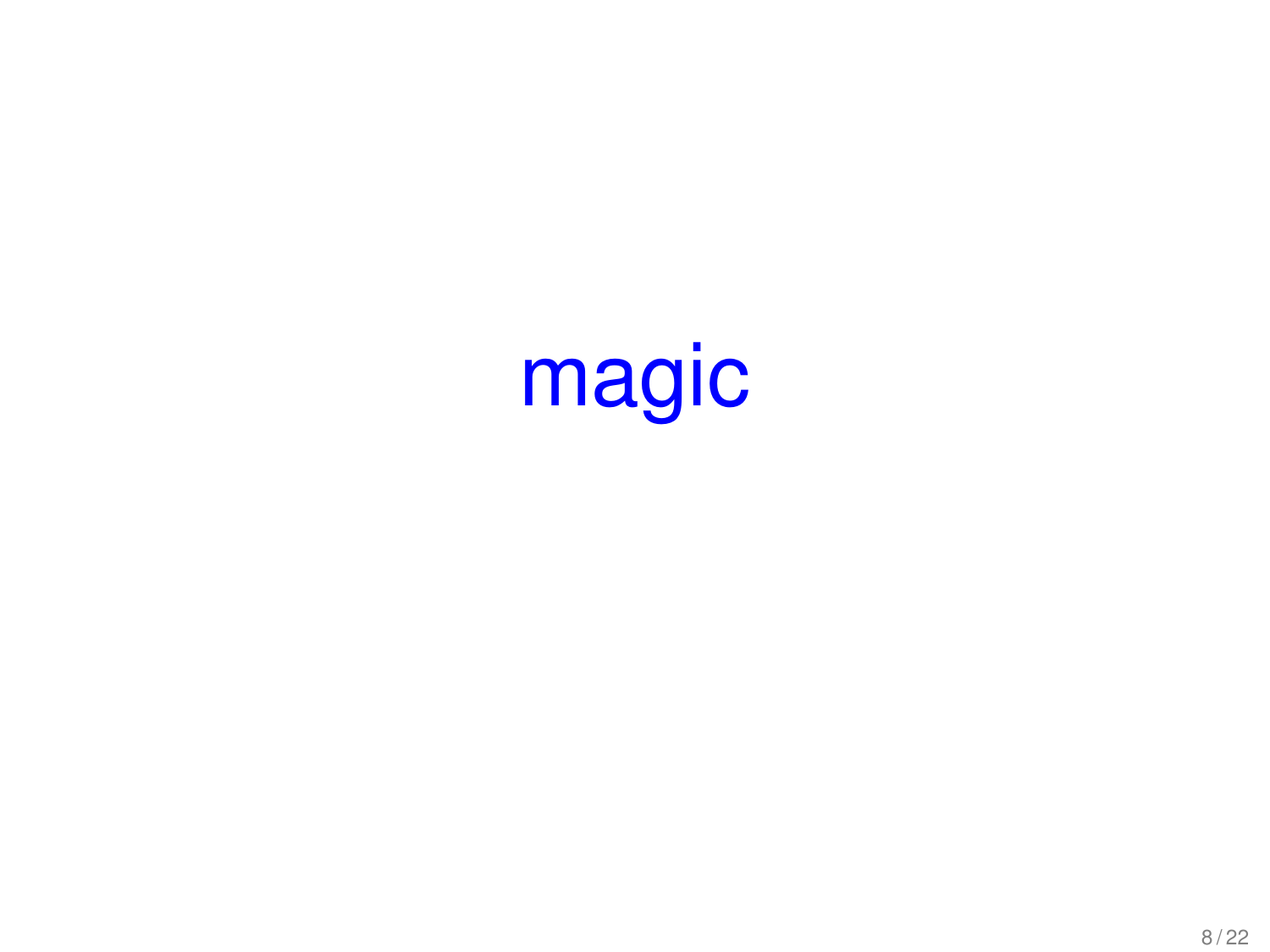## Proving homotopy equivalences

Proving

$$
f:A\simeq B:g
$$

becomes: construct inhabitants of

 $\Pi_{b:B} f(g b) = b$ 

$$
\Pi_{a:A} g(f a) = a
$$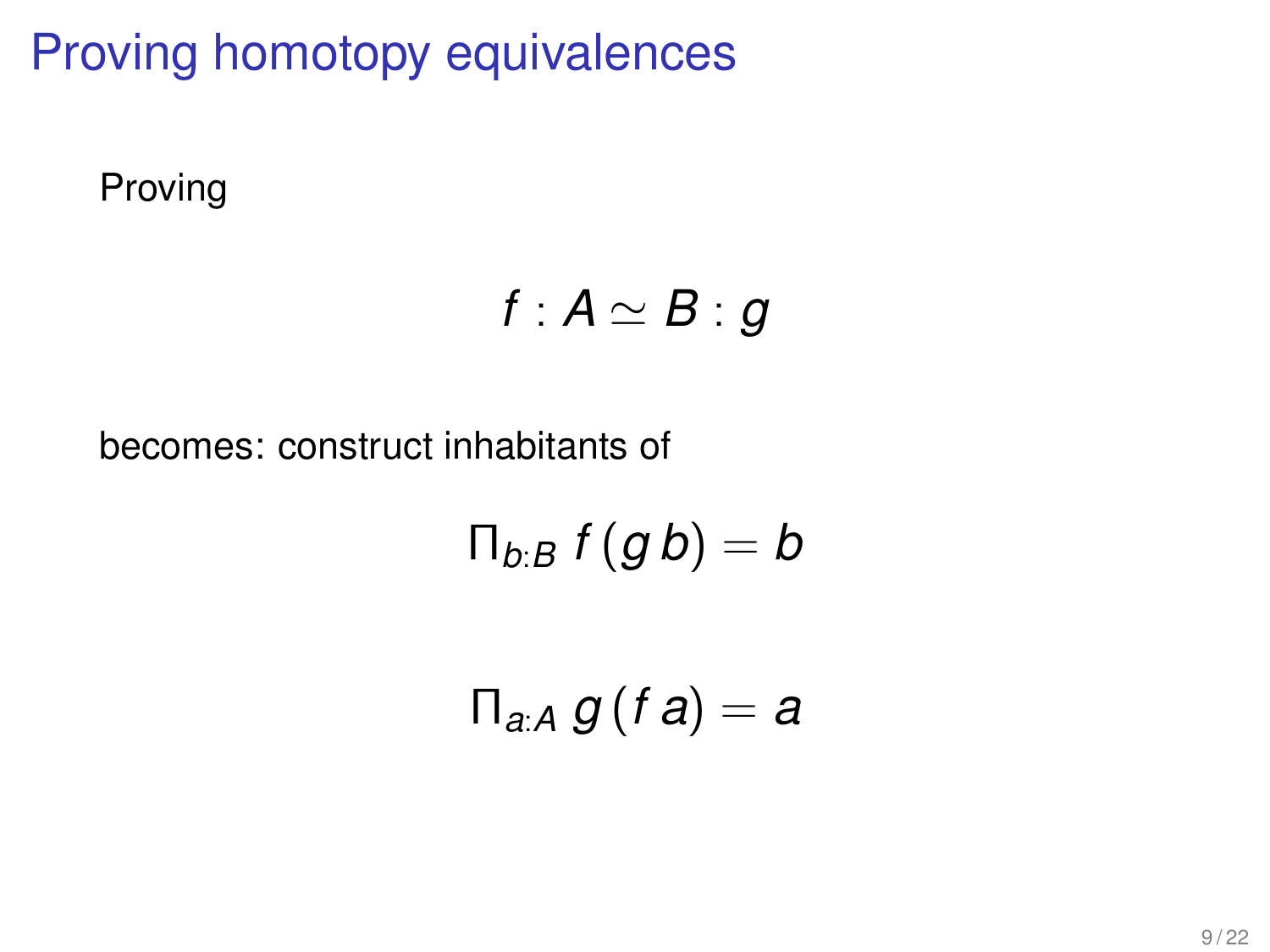Actual use case: encode-decode method

$$
e_x: P(x) \simeq C(x): d_x
$$

where:

- $\blacktriangleright$  *x* : *T* for HIT *T*
- $P(x) \equiv$  **path space**, defined in terms of equality
- $C(x) \equiv$  **covering space**, defined by HIT-recursion and univalence axiom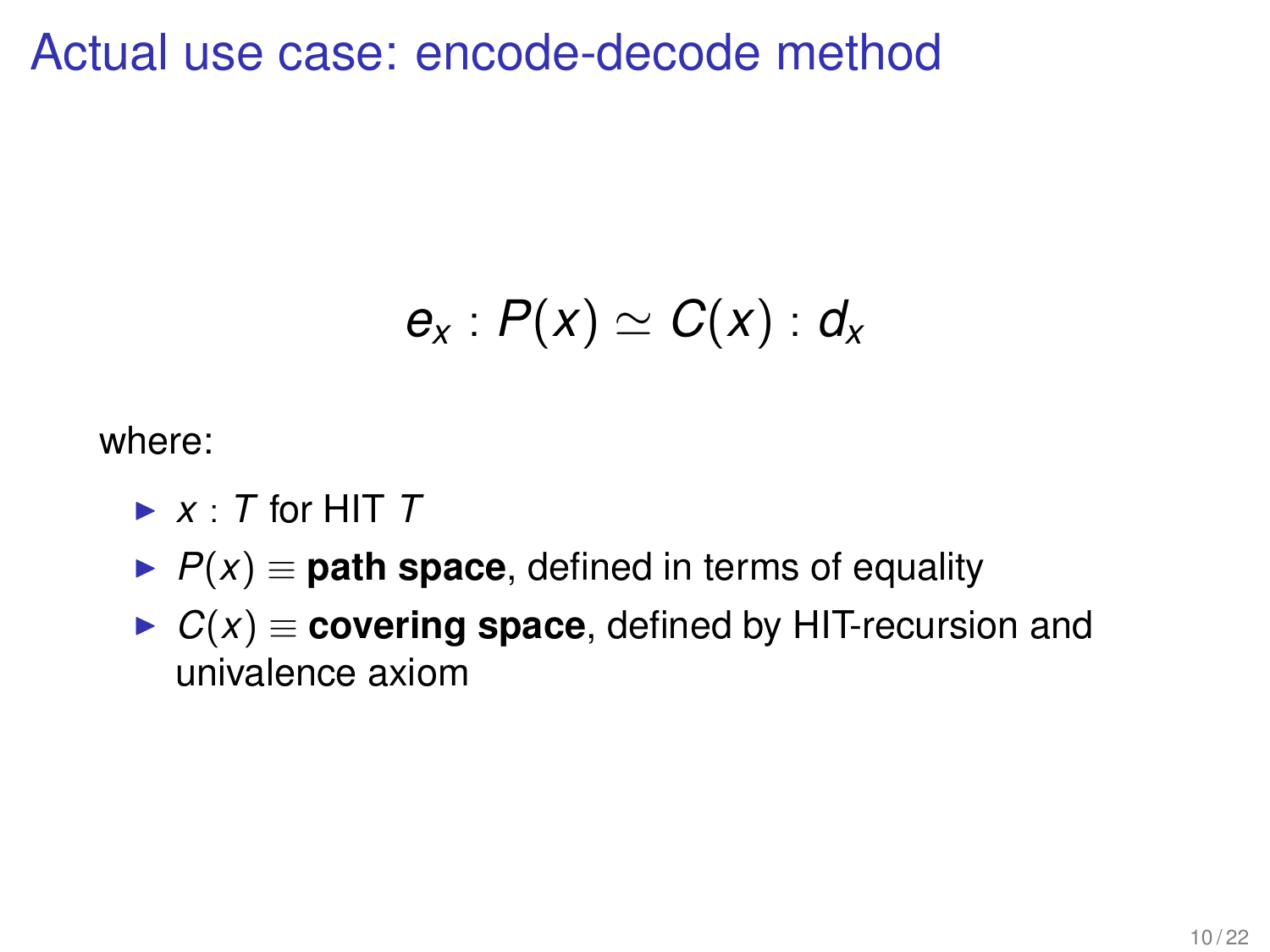## Example for showing  $\pi_1(\mathbb{S}^1) \simeq \mathbb{Z}$

Here:

 $\blacktriangleright$   $\mathcal{T} \equiv (\mathbb{S}^1, \text{base} : \mathbb{S}^1, \text{loop} : \text{base} = \text{base})$ 

$$
\blacktriangleright P(x) \equiv x = \text{base}
$$

$$
\blacktriangleright C(x) \equiv \ldots:
$$

$$
\blacktriangleright \hspace{.15cm} C(\text{base}) \equiv \mathbb{Z}
$$

- $\blacktriangleright$  *C*(loop) : *C*(base) = *C*(base) = ua(succ)
- $\rightarrow$  *i.e.* loop<sup>\*</sup> $\angle$ *z* ≡ succ *z*
- ► for  $p$  :  $P(x)$ ,  $e_x p \equiv p_C^* 0$

• for 
$$
c: C(x), d_x c \equiv \dots
$$
:

- $\blacktriangleright$  d<sub>hase</sub>  $\equiv$  *z*  $\mapsto$  loop<sup>2</sup>
- $\blacktriangleright$  d<sub>loop</sub> : loop $^\star(\mathsf{d}_{\text{base}}) = \mathsf{d}_{\text{base}}$
- $\blacktriangleright$  given by a translation-invariance lemma

 $\text{Conclude: } \Omega(\mathbb{S}^1, \text{base}) \equiv P(\text{base}) \simeq C(\text{base}) \equiv \mathbb{Z}$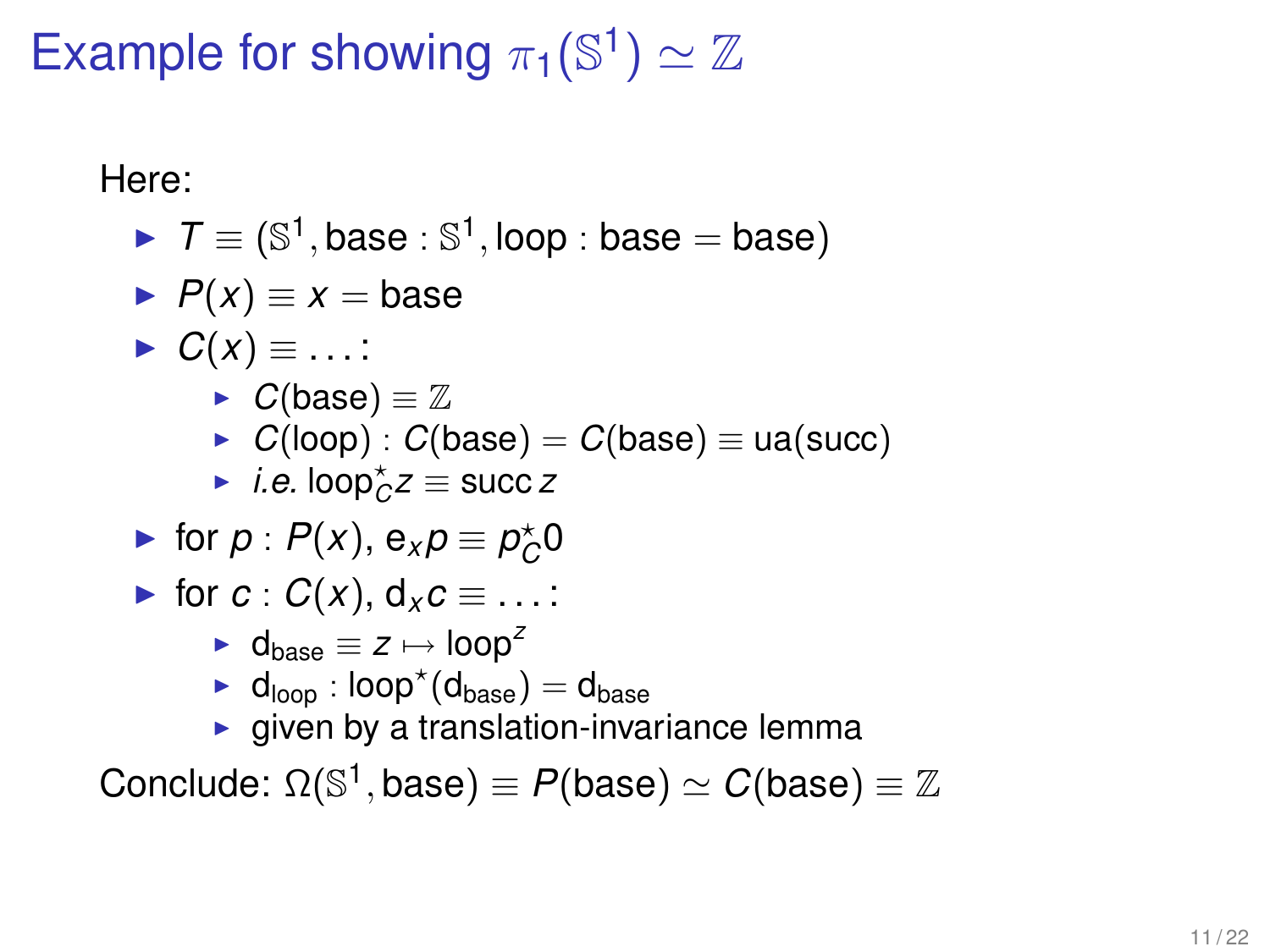### In terms of graphs

Introduce graphs, for  $x : \mathbb{S}^1$ 

- $\blacktriangleright$   $E_x$  :  $\prod_{p: P(x)}$   $\prod_{c: C(x)} U$
- $\blacktriangleright$  *D<sub>x</sub>* :  $\prod_{C \subset C(x)} \prod_{D \subset P(x)} U$

with, for all  $x:\mathbb{S}^1$ 

- $\blacktriangleright$  snd $_{e_{\mathsf{x}}}(E_{\mathsf{x}})$ : Π<sub>*p*:*P*(*x*)</sub> Π<sub>*c*:*C*(*x*)</sub>  $E_{\mathsf{x}}$   $\rho$   $c \rightarrow (c = e_{\mathsf{x}}$   $\rho)$
- $\blacktriangleright$  cmp $_{e_\mathcal{X}}(E_\mathcal{X})$ : Π $_{\mathcal{P}}$ : $\mathcal{P}(\mathcal{X})$  Π $_{\mathcal{C}:C(\mathcal{X})}$   $(c=e_\mathcal{X}\rho)\to E_\mathcal{X}\rho$  c
- $\blacktriangleright$  snd $_{d_{\mathsf{x}}}(D_{\mathsf{x}})$ : Π $_{c:C(\mathsf{x})}$  Π $_{p:P(\mathsf{x})}$   $D_{\mathsf{x}}$   $c$   $p \rightarrow (p=d_{\mathsf{x}} \, c)$
- $\blacktriangleright$  cmp $_{d_\mathcal{X}}(D_\mathcal{X})$ : Π $_{c:C(\mathcal{X})}$  Π $_{p:P(\mathcal{X})}$   $(p=d_\mathcal{X} \, c) \to D_\mathcal{X} \, c \, p$

and homotopy condition becomes

$$
(\dagger)\ \Pi_{x:\mathbb{S}^1}\ \Pi_{p:P(x)}\ \Pi_{c:C(x)}\ E_x\ p\ c\Leftrightarrow D_x\ c\ p
$$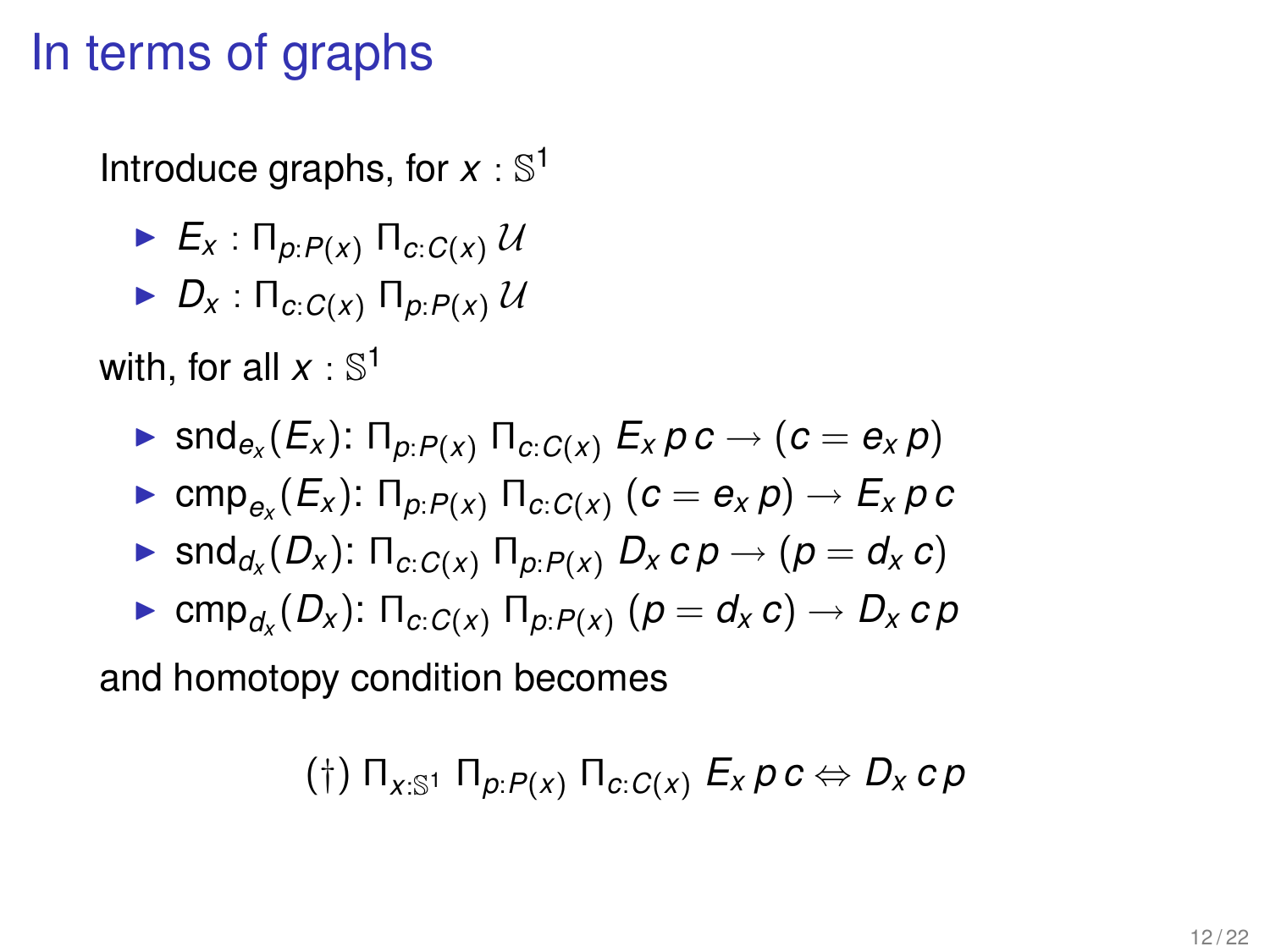### The encode-decode equivalence

The equivalence  $e_x$  :  $P(x) \simeq C(x)$  :  $d_x$  now follows:

$$
E_x p (e_x(p)) \t by \t comp_{e_x}(E_x) D_x (e_x(p)) p \t by \t (†)d_x(e_x(p)) = p \t by \t end_{d_x}(D_x)
$$

The other direction is entirely symmetric. **NB.** No explicit equational reasoning!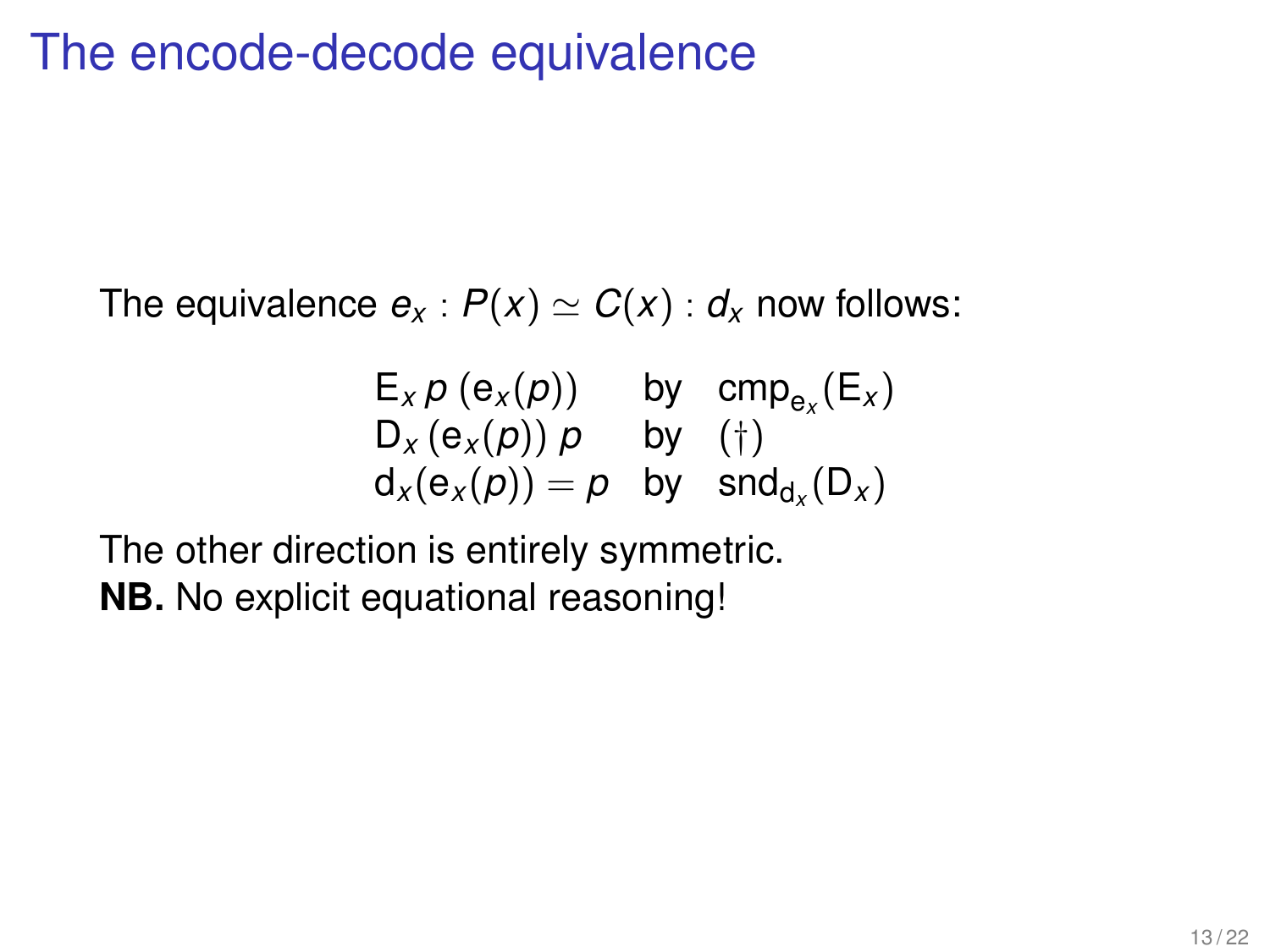#### HoTT Book Issue #718: Rijke/Escardó

**Theorem** (*cf.* Thm 7.2.2; **change of base generalisation**) If

- $\triangleright$  **soundness**, snd : Π<sub>*x*</sub>, *χ* Π<sub>*v*</sub>, *γ F x y*  $\rightarrow$  (*y* = *f x*)
- **Exampleteness,** 
	- $\blacktriangleright$  (Rijke) cmp :  $\Pi_{x \cdot x} F x$  (*f x*)
	- $\triangleright$  (Escardó) cmp :  $\Pi_{x \cdot x}$   $\Pi_{y \cdot y}$  ( $y = f x$ )  $\rightarrow$   $F x y$

AND

- $\triangleright$  **coherence**: for  $x : X, y : Y, p : Fxy$ 
	- $\blacktriangleright$  (Rijke) coh : transport<sub>*Fx*</sub> (snd *p*)(*p*) = cmp *x*
	- $\blacktriangleright$  (Escardó) coh : cmp (snd  $p$ ) = p

Then

$$
Fx y \simeq (y = fx)
$$

#### **Proof**

- $\blacktriangleright$  (Rijke)  $\Sigma_{V:Y}$  *F x y* is contractible, with centre (*f x*, cmp *x*)
- $\triangleright$  (Escardó) *q* : ( $y = fx$ )  $\mapsto$  snd (cmp *q*) is idempotent, hence the identity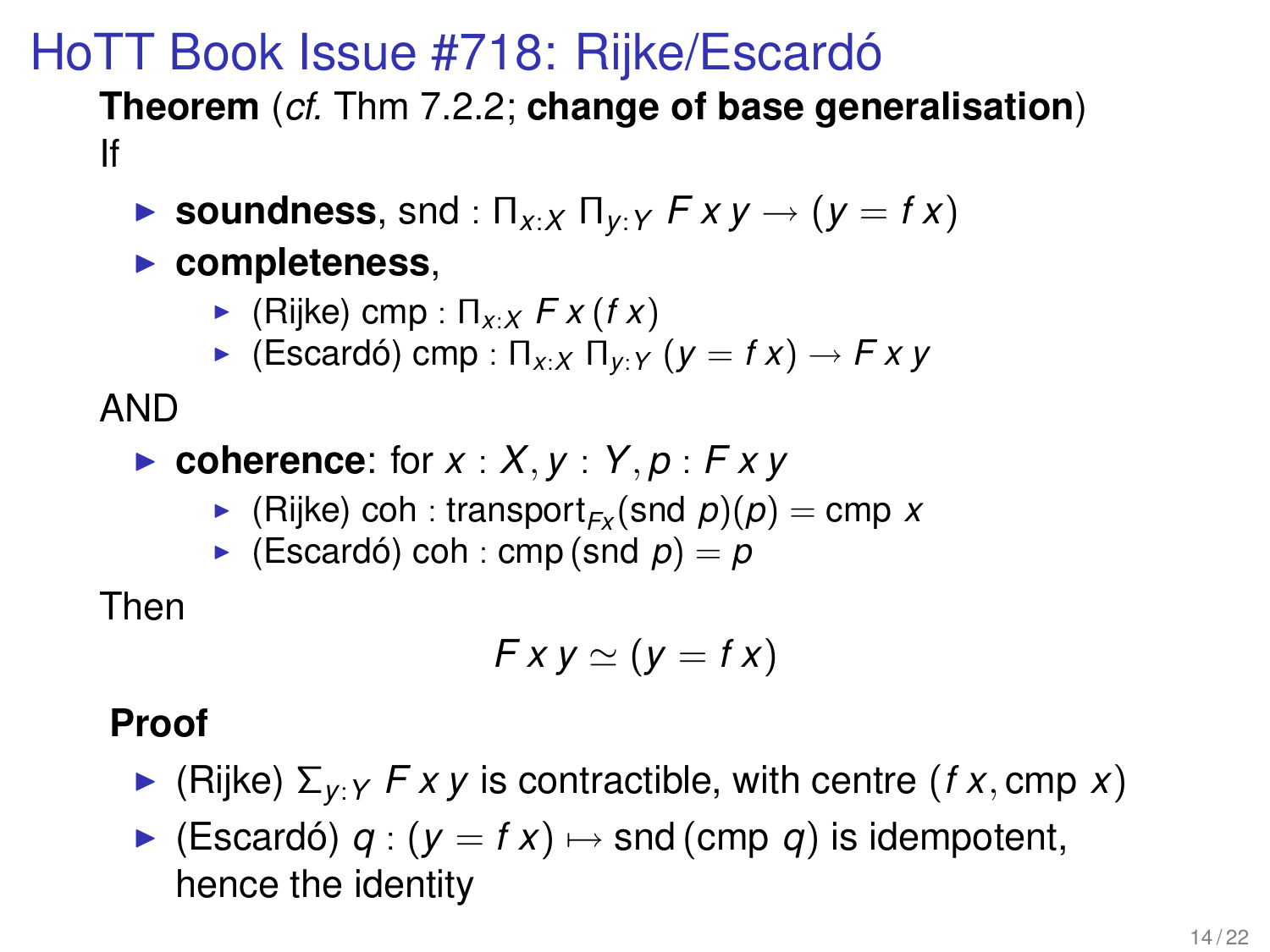# this is NOT what we are doing. . . because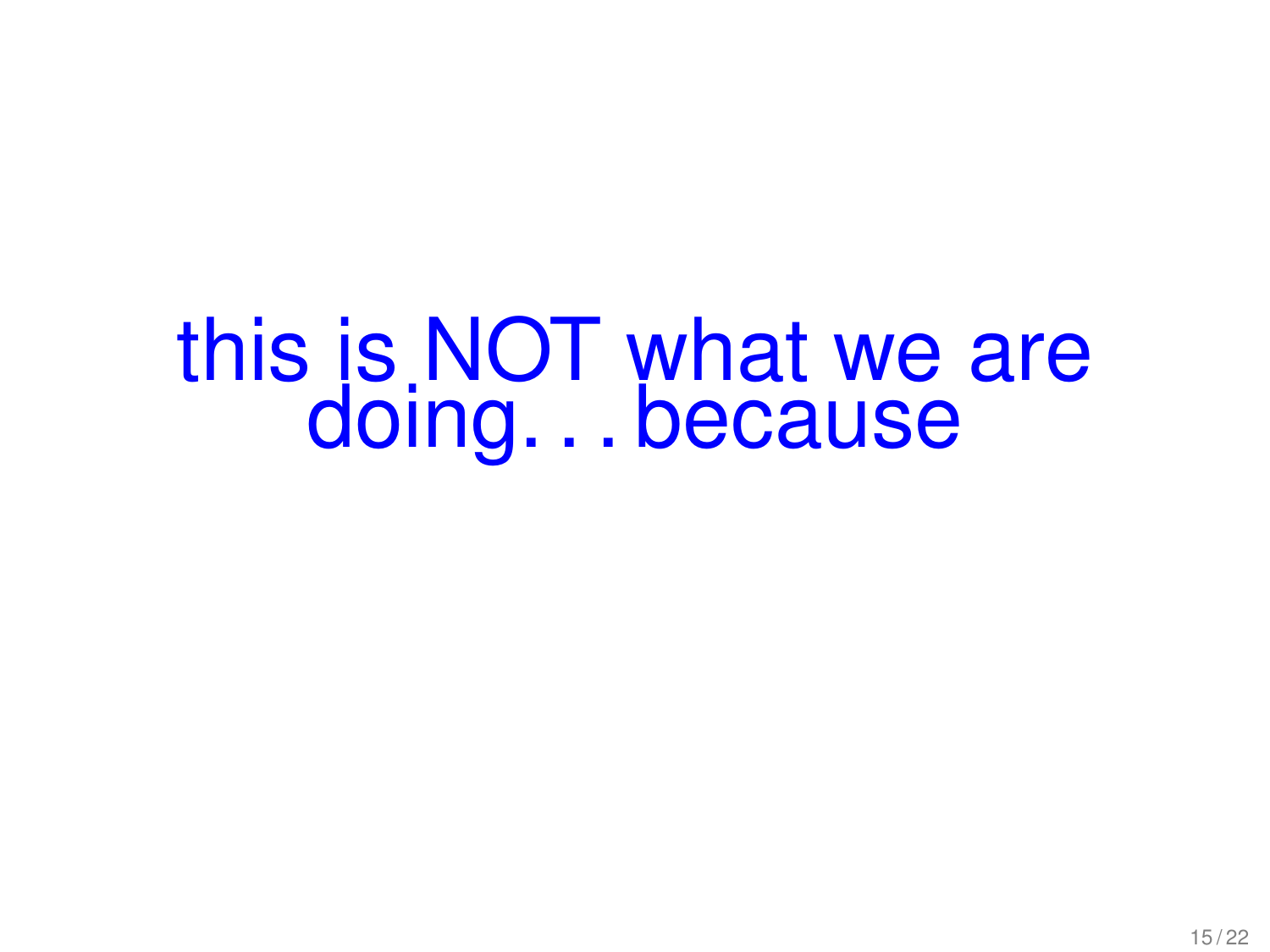Idea: how to prove (†) (*cf.* Bertot/Magaud)

#### <sup>I</sup> (†) is an **equivalence of specifications**

- **F** Rijke-Escardó offers **one** way to proceed, not the only one!
- $\triangleright$  for suitable **choices** of *D*, *E*, (†) becomes **easy** or even **vacuous** to prove
	- $\blacktriangleright$  (easy) by (higher) induction on *D*, *E*; not necessarily a homotopy equivalence
	- $\triangleright$  (vacuous) take D<sub>*x*</sub> *p c* ≡ E<sub>*x*</sub> *c p* (!)
- $\blacktriangleright$  difficulty moves into proofs of completeness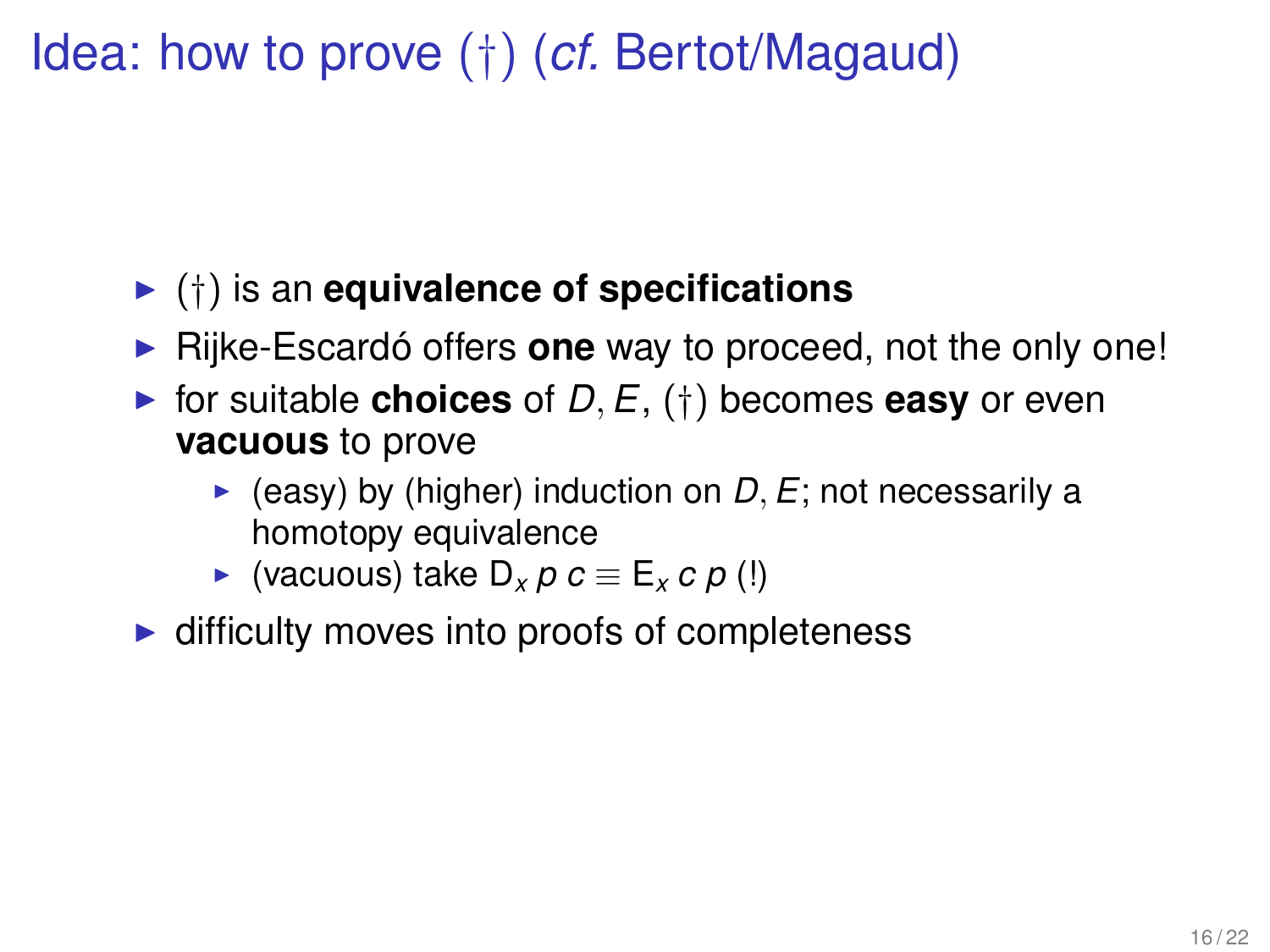# no royal road to synthetic homotopy theory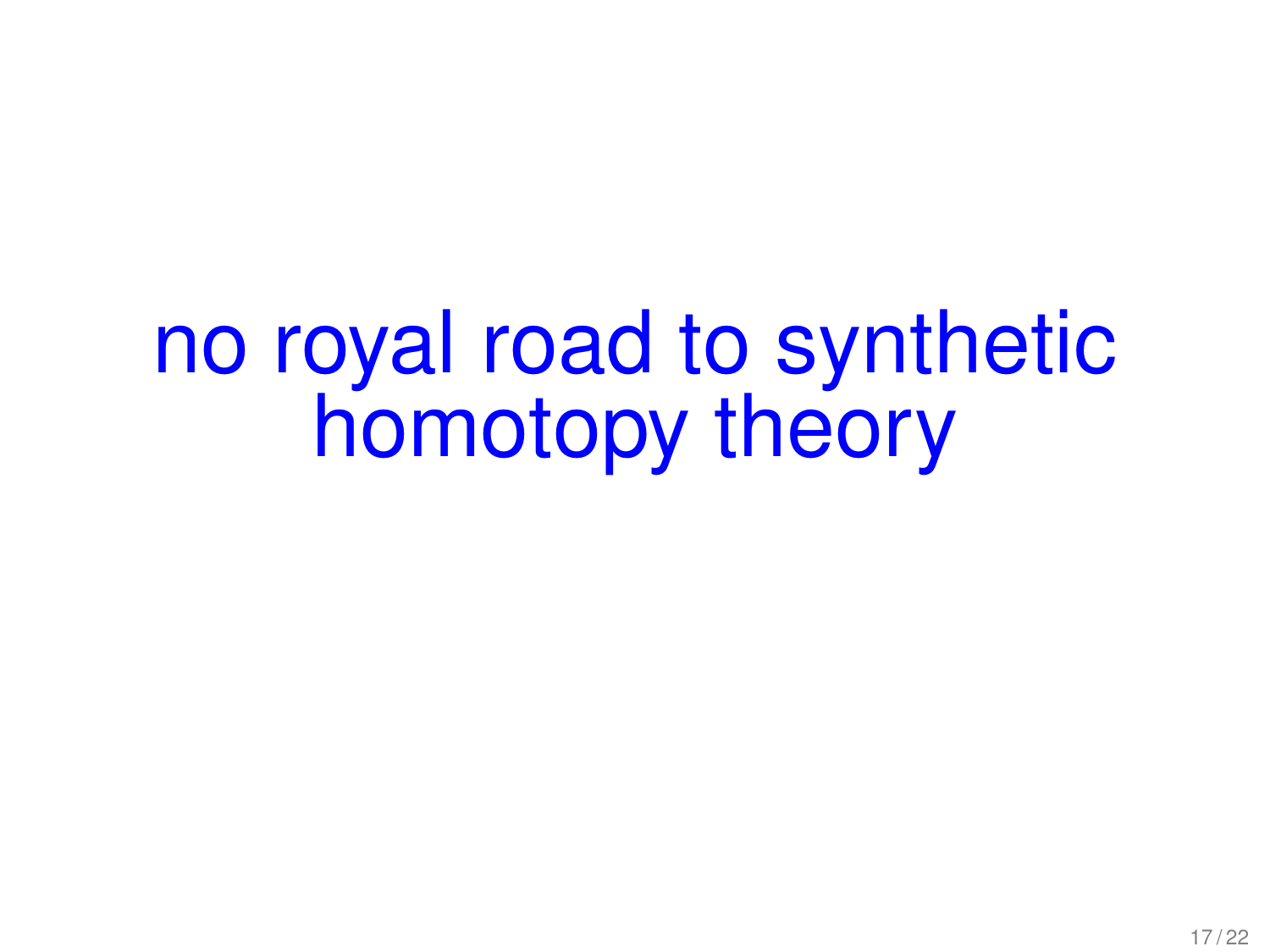### Choices and tradeoffs

|                                | inductive E<br>inductive D | inductive E<br>$Dcp \equiv Epc$   | inductive E<br><b>HIT D</b> |
|--------------------------------|----------------------------|-----------------------------------|-----------------------------|
| $\mathsf{snd}_{e_x}(E_x)$      | mechanical                 | mechanical                        | mechanical                  |
| $cmp_{ex}(E_x)$                |                            |                                   |                             |
| $\mathsf{snd}_{d_x}(D_x)$      | easy                       | induction                         | mechanical                  |
| $cmp_{d_x}(D_x)$               | hard                       | induction $+ \mathbb{Z}$ is a set |                             |
| $(\dagger)D \Leftrightarrow E$ | easy induction             | <b>vacuous</b>                    | Rijke/Escardó?              |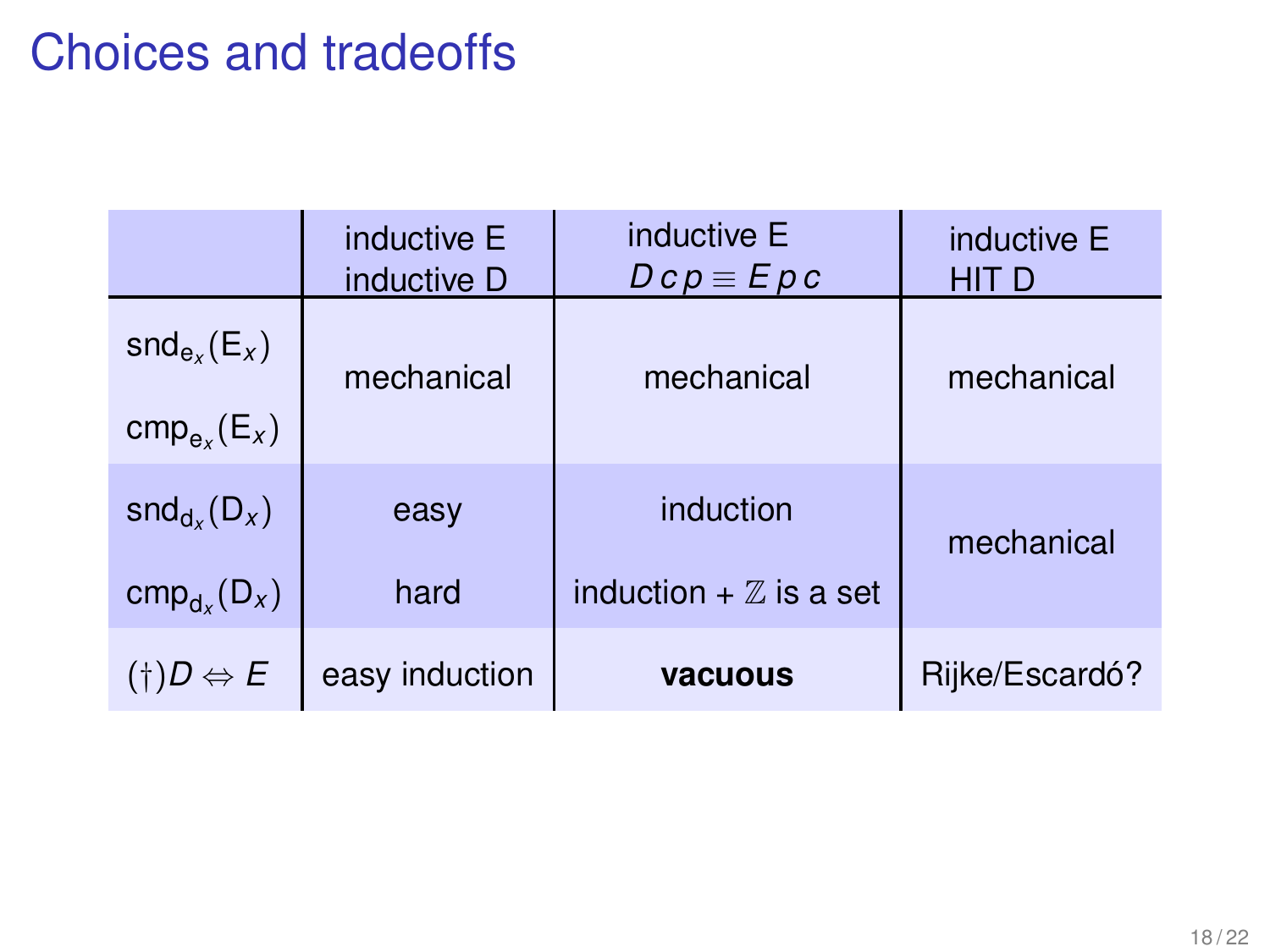### $\mathbb Z$  is a set!

Because  $\mathbb Z$  is a set,

 $\blacktriangleright$  for any  $e : E_{\text{base}} p c$ 

by soundness and coherence, we have loop<sup>\*</sup> $e = e$ Thus

- $\blacktriangleright$  cmp<sub>*D<sub>x</sub>*</sub>(d<sub>*x*</sub>)
- $\blacktriangleright$  becomes  $\Pi_{x:\mathbb{S}^1}$   $\Pi_{c:C(x)}$   $E_x$  (d<sub>x</sub>*c*) *c*
- ighthroportion on  $\mathbb{S}^1$ , and the above observation
- **Figure 1** reduces to  $\Pi_{c:C(\text{base})}$   $E_{\text{base}}(d_{\text{base}}c)$  *c*
- **I** that is,  $\Pi_{zZ}$   $E_{\text{base}}$  (d<sub>hase</sub>*z*) *z*
- by completeness for *E*, this is  $\Pi_{z:\mathbb{Z}}$  (loop<sup>z</sup>)<sup>\*</sup>0 = *z*

**NB.** this is a **different** argument to the standard one, but easy by Z-induction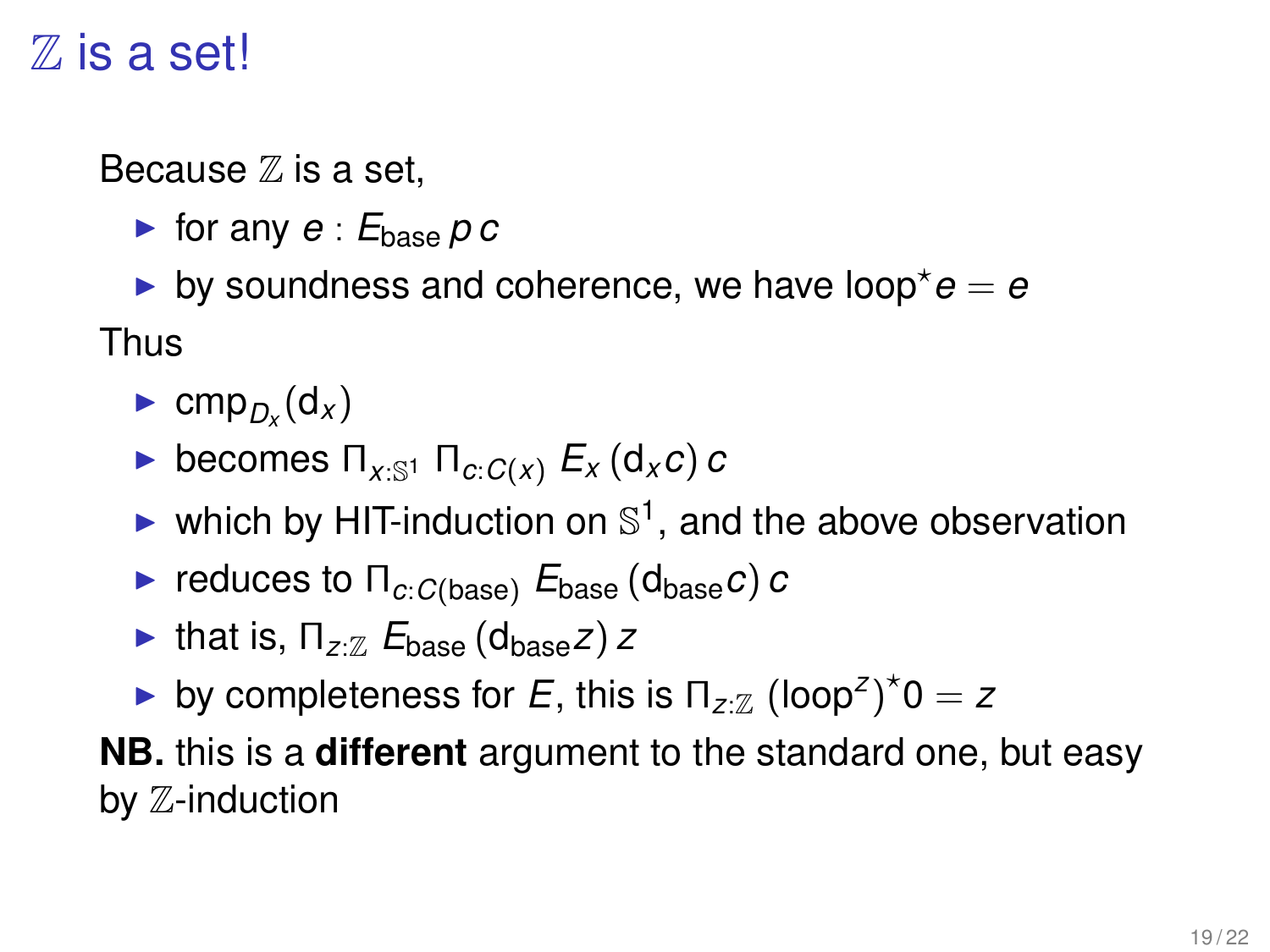# Conclusions, Questions, Further Work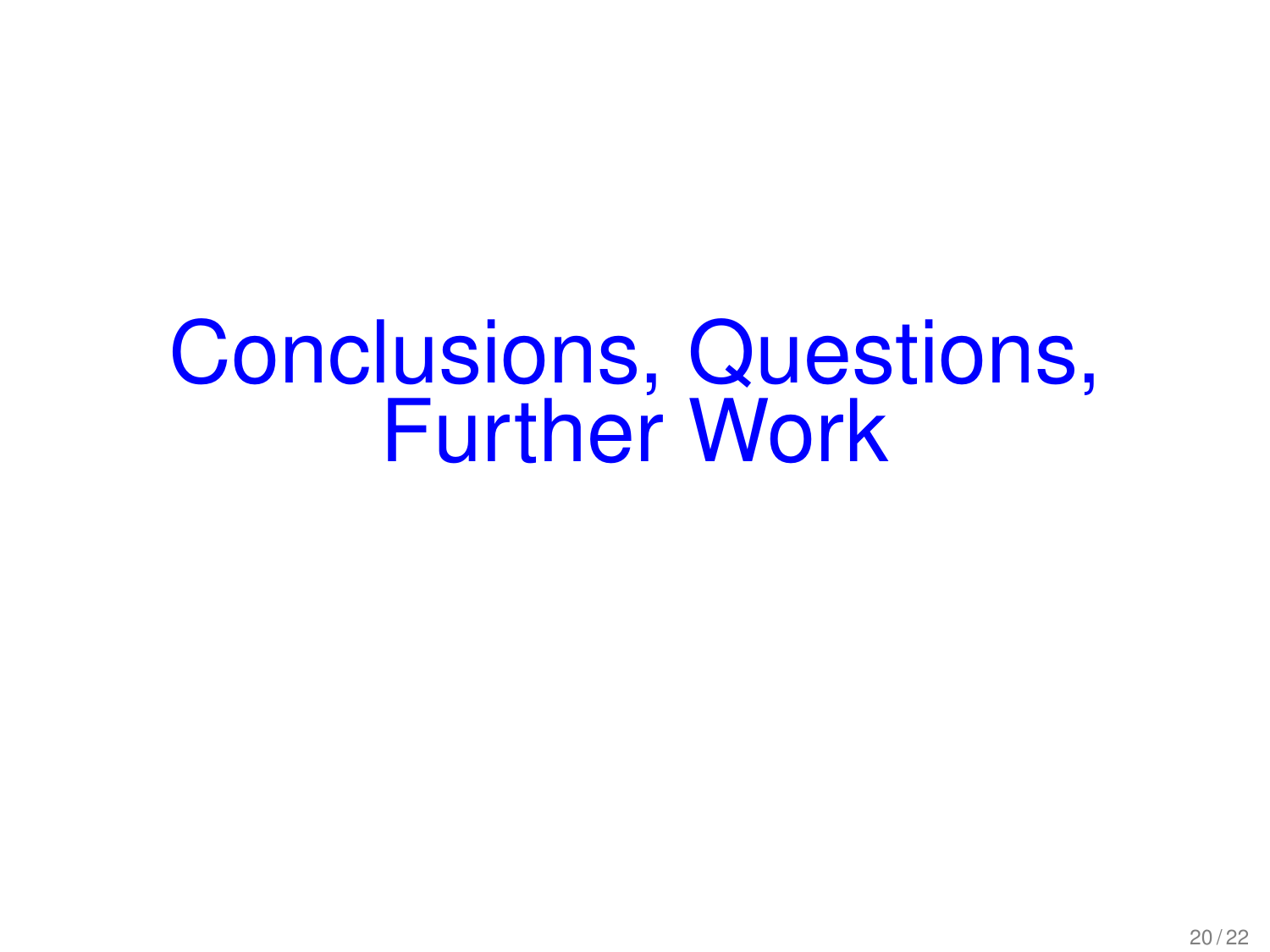### Mechanisation

- $\triangleright$  Ornamentation: so far, we have only considered graphs of **folds**; relate to McBride/Dagand algebraic ornaments?
- $\blacktriangleright$  Inductive families: we have presented these informally, without paying close attention to the meaning and representation of such things in HoTT; explicit equational premises might lead to further insight, further complexity
- $\triangleright$  Work in progress: yet to complete our Agda formalisations, and there are certainly (many) devils in the detail!
- $\triangleright$  Cavallo: consider identities of the form  $\Pi_{X:X}$   $\Pi_{b:B(X)}$   $f_X(g_Xb) = h_X(b)$ arising from Mayer-Vietoris *etc.*